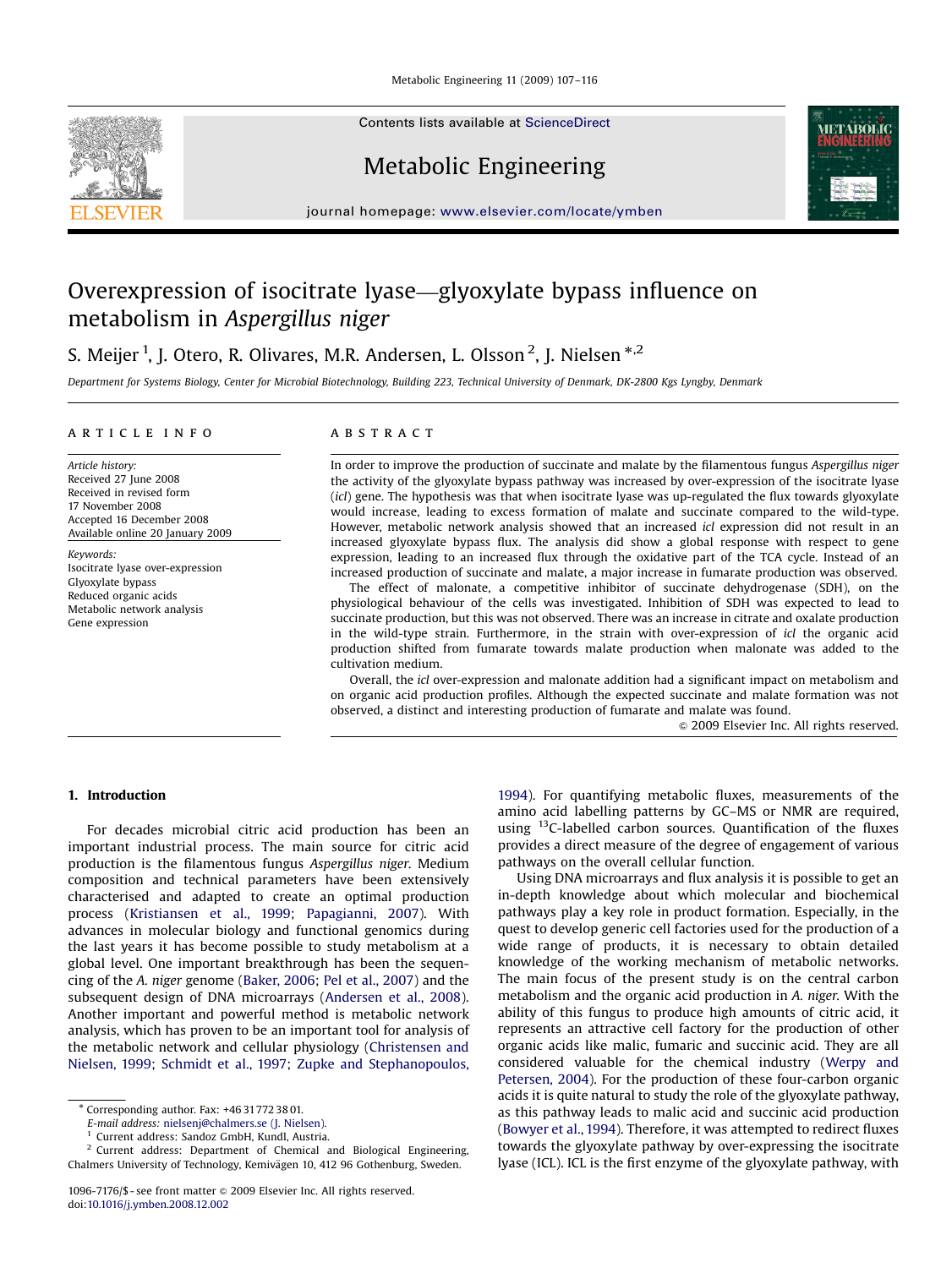malate synthase being the second enzyme. The effect of adding malonic acid to the medium was also investigated. Malonic acid is known to be an inhibitor of succinate dehydrogenase (SDH). By disrupting the TCA cycle we tried to produce more organic acids in the form of succinic acid and malic acid.

The influence of icl over-expression and malonic acid addition on cellular performance was determined by transcript levels using DNA microarrays and metabolic flux analysis. Additionally, activities of key enzymes in the pathways leading to organic acids, as well as extracellular metabolite levels were measured. Our goal was to link the different information levels (genome, transcriptome, enzyme activities, metabolome and fluxome) to obtain a system-level understanding of the effect of icl overexpression on the cellular physiology. This provided us with new insights into the regulation of metabolism that can be used for improving the organic acid production of succinate and malate in the filamentous fungus A. niger.

## 2. Materials and methods

### 2.1. Strains

As reference strain the laboratory strain N402 of A. niger was used. The icl over-expression was made in the pyrA-strain AB4.1, which is auxotrophic for uridine and uracil. The icl gene was put on a high copy number plasmid. The vector used was pCR2.1- AfpyrG (kindly provided by Axel Brakhage), which carries pyrG from A. fumigatus ([Vanhartingsveldt et al., 1987\)](#page-9-0). Icl was fused to the A. nidulans gpdA promoter using fusion PCR. PCR was performed using the Expand High Fidelity PCR kit (Roche) according to the manufacturer's recommendations. The primers used are shown in Table 1. The fusion PCR product of gpdA and icl was cut with SbfI, and the pCR2.1-AfpyrG vector was cut with PsiI. Both these enzymes are blunt-end cutting restriction enzymes and therefore the pCR2.1-AfpyrG vector and icl fusion gene product can be ligated using T4 DNA ligase. The ICL overexpression plasmid pCR2.1-AfpyrG\_ICL was transformed into the AB4.1 strain using the protoplast and transformation procedures for A. niger as described previously for A. nidulans [\(Nielsen et al.,](#page-9-0) [2006](#page-9-0)).

#### 2.2. Cultivation media

For the pre-culture a defined medium was used containing 10 g/L D-glucose, 50 ml salt solution, 1 ml trace element solution 1 and 18 g/L agar. The salt solution contained  $120$  g/L NaNO<sub>3</sub>,  $10.4$  g/ L KCl, 10.4 $\rm g/L$  MgSO $\rm _4$   $\cdot 7H_2O$  and 30.4 $\rm g/L$  KH $\rm _2$ PO $\rm _4$ . The trace element solution 1 contained 22 g/L ZnSO $_4$   $\cdot$  7H $_2$ O, 11 g/L H $_3$ BO $_3$ , 5 g/L MnCl2 · 2H2O, 5 g/L FeSO4 · 7H2O, 1.7 g/L CoCl2 · 6H2O, 1.6 g/L CuSO $_4$   $\cdot$  5H $_2$ O, 1.5 g/L Na $_2$ MoO $_4$   $\cdot$  2H $_2$ O and 50 g/L Na $_4$ EDTA. Spores were propagated on agar plates containing this medium at pH 6.5.

#### Table 1

Primers used for fusion PCR to over-express icl in A. niger.

| Primer name | Sequence                                              |
|-------------|-------------------------------------------------------|
| GpdA_up     | AATAT CCTGCAGG GCT GAT TCT GGA GTG ACC CAG AG         |
| GpdA_down   | CTT CTT CTT CAA AGG AAG CCA T ACA CCG GGC GGA CAG ACG |
| ICL_up      | ATG GCT TCC TTT GAA GAA GAA G                         |
| ICL down    | ATTA CCTGCAGG ATT CCC CTC CAT TCC CAT GC              |

The underlined letters are the overlapping genetic elements used for fusion PCR. The bold letters code for the restriction enzyme Sbf1 that is used for restriction of the fusion PCR product, before insertion in the pCR2.1-AfpyrG plasmid.

The batch cultivations were carried out in a chemically defined medium adjusted to pH 2.5 containing 10 g/L glucose, 10 g/L NaNO<sub>3</sub>, 3 g/L KH<sub>2</sub>PO<sub>4</sub>, 2 g/L MgSO<sub>4</sub>  $\cdot$  7H<sub>2</sub>O, 2 g/L NaCl, 0.2 g/L  $CaCl<sub>2</sub>·2H<sub>2</sub>O$ , 0.5 ml/L antifoam (sb2121) and 1 ml/L trace element solution 2. The trace element solution 2 contained  $14.3 \text{ g/L}$  $ZnSO_4 \cdot 7H_2O$ ,  $2.5 g/L$   $CuSO_4 \cdot 5H_2O$ ,  $0.5 g/L$   $NiCl_2 \cdot 6H_2O$ ,  $7 g/L$  $MnCl_2 \cdot 2H_2O$  and 13.8 g/L FeSO<sub>4</sub>  $\cdot$  7H<sub>2</sub>O.

These cultivations were used for microarray analysis, enzyme analysis and metabolite analysis and were run in triplicate for each of the 4 conditions.

For the flux experiments 5 g/L of  $1$ -<sup>13</sup>C glucose was used as sole carbon source. The rest of the medium components were the same as described above. The same reactor was used in all other experiments, only the working volume was reduced to 200 mL for the flux experiment. The flux experiment was performed once with sampling at multiple time points where at least 3 time points were taken in the pseudo-steady-state condition.

## 2.3. Cultivation conditions

Before spore harvesting with 0.01% Tween-80 the pre-culture plates were incubated for 4-7 days at 30 °C. Subsequently,  $10^9$ spores were inoculated in 3 L Braun bioreactors with a working volume of 2L. The temperature was maintained constant at 30 $\degree$ C and the pH was controlled by automatic addition of  $1 M NaCO<sub>3</sub>$  or 2 M HCl. Two Rushton four-blade disc turbines were used for homogeneous mixing. No baffles were used in the reactors thereby reducing the surface area available for biofilm formation. The initial aeration rate, agitation and pH were 0.2 vvm, 200 rpm and pH 2.5, respectively. They were gradually changed after germination (that takes place after approximately 15 h) to 0.02 vvm, 700 rpm and pH 5, respectively. These parameters were kept constant throughout the rest of the batch cultivation. Air was used for sparging and the concentrations of oxygen and carbon dioxide in the exhaust gas were monitored by an acoustic gas analyser (Brüel & Kjær, Nærum, Denmark). The dissolved oxygen tension (DOT) was measured with an oxygen probe (Mettler Toledo sensors).

## 2.4. Sampling

Biomass samples were taken manually from the reactor. For dry weight measurements, a known cell culture volume was filtered through a pre-weighed nitrocellulose filter (pore size  $45 \mu$ m, Pall Corporation). The filtrate was frozen immediately and later used for the determination of the concentrations of substrate and extracellular metabolites. The filter was washed with 0.9% w/ v NaCl, dried for 15 min in a microwave oven at 150W and weighed again to determine the biomass concentration.

For determination of in vitro enzyme activities, biomass samples were filtered through a nitrocellulose filter (pore size  $45 \,\mu$ m, Pall Corporation) and washed with 0.9% w/v NaCl. The filter cake  $(\pm 1 g)$  was immediately frozen in liquid nitrogen and stored at  $-80^{\circ}$ C. For flux analysis the biomass samples were quickly filtered and immediately quenched in liquid nitrogen. The samples taken for microarray determination were immediately quenched in liquid nitrogen without any filtration of the biomass samples.

#### 2.5. Substrate and extracellular metabolite quantification

High-performance liquid chromatography was used for the quantification of extracellular sugars and organic acids. Glucose, acetate, pyruvate, citrate, ethanol, succinate, fumarate, malate, glycerol and oxalate concentrations were measured on an Aminex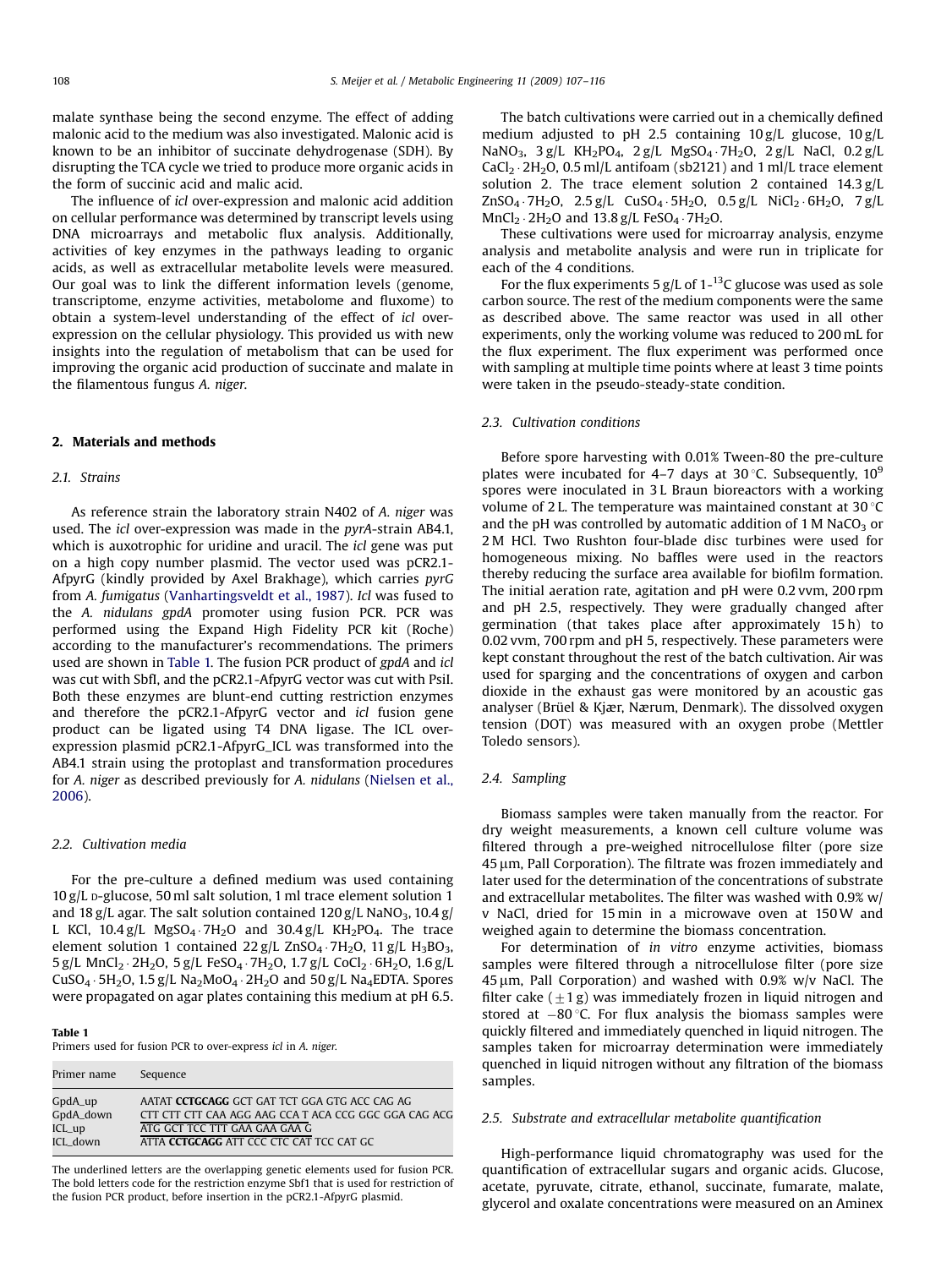HPX-87H cationic exchange column (BioRad, Hercules, CA, USA) eluted at 60 °C with 5 mM  $H_2SO_4$  at a flow rate of 0.6 mL/min. Metabolites were detected with both a refractive index detector and a UV detector.

# 2.6. Analysis of in vitro enzyme activities

The frozen samples were crushed on liquid nitrogen with a mortar. The crushed biomass (0.5 g) was dissolved in 2 mL of extraction buffer containing 25 mM MES-NaOH, 0.1 mM EDTA, 0.1 mM DTT, 0.1 mM phenylmethylsulfonyl fluoride and 0.1 mM NaN<sub>3</sub>. This solution was transferred to  $2 \text{ mL}$  FastPrep tubes containing 0.5 mL glass beads (0.75–1 mm). The FastPrep tubes were processed 3 times 10s on a FastPrep FP120 Instrument (Savant Instruments, New York, USA), at speed setting 5, with cooling on ice in between. After disruption, samples were centrifuged at 13,000g at 4 °C for 10–20 min, and the supernatants were analysed for enzyme activity.

Enzyme assays were performed at  $30^{\circ}$ C using a HP8453 UV–visible light spectrophotometer. In order to test the linearity of the assays, the reactions were performed with 2–3 different dilutions of cell extract. The specific enzyme activities were expressed in micromoles  $min^{-1} mg^{-1}$  (U/mg). The amount of protein was determined by the Bradford method with bovine serum albumin as the standard ([Bradford, 1976\)](#page-9-0). Four different enzyme activities were measured: citrate synthase (CIT), malate dehydrogenase (MDH), isocitrate lyase and pyruvate carboxylase (PYC) as described by [Meijer et al. \(2007\).](#page-9-0)

#### 2.7. Determination of intracellular flux distribution

## 2.7.1. Sample preparation and derivatisation for flux analysis

The  $35-50$  mg of biomass was dissolved in  $600 \mu$ l 6 M HCl and kept overnight at 105 $\degree$ C for hydrolysis. The hydrolysate was then centrifuged for 5 min at 15,000 rpm and the supernatant was transferred into new vials. The supernatant was dried for 3 h at 105 $\degree$ C and dissolved in 200 µl milliQ water.

In the mean time, the resin bed for solid phase extraction was prepared by weighing 1 g of Dowex cation exchange resin and mixed with 15 mL of 50% w/w glycerol. The 1 mL of resin solution was added to a syringe containing a frit on a SPE workstation. When the resin was settled at the bottom of the syringe, the excess of glycerol was drained and a second frit was added on top of the resin. The 2 mL of biomass hydrolysate was added on the SPE column. After the biomass had trickled through the column, 1 mL of 50% v/v ethanol solution was added followed by  $200 \mu L$ 1 M NaOH solution, which washed the remaining unbound compounds off the column. Finally, the amino acids were eluted with 1 mL of solution containing 1% v/v NaOH in saline (0.9% w/v NaCl), ethanol and pyridine in a ratio of 9:5:1, respectively. The eluted amino acids were derivatised by two separate methods.

- (1) ethylchloroformate (ECF) derivatisation and
- (2) dimethylformamide dimethylacetal (DMF/DMA) derivatisation.

In the ECF derivatisation 50  $\mu$ L ECF was added to 500  $\mu$ L amino acid solution and mixed in two sequential rounds of 30 s. Next,  $200 \mu$ L propylacetate was added and finally  $50 \mu$ L 1 M HCl. The upper organic layer was removed and analysed by GC–MS.

The DMF/DMA derivatisation required the addition of  $300 \mu L$ 1 M HCl to 500  $\mu$ L amino acid solution followed by a 2–4 h drying period at 105 °C. 200 µL DMF/DMA and 200 µL acetonitrile were then added to dissolve the dried substance and mixed well for 30 s. This solution was kept at  $100^{\circ}$ C for 20 min and was subsequently transferred to  $-20$  °C for 10 min to ensure proper derivatisation. This solution was finally analysed by the GC–MS.

#### 2.7.2. GC–MS analysis

GC–MS analysis was performed on an Agilent (Palo Alto, CA, USA) HP 6890 gas chromatograph coupled to a HP 5973 quadrupole mass selective detector in positive electron impact ionization (EI<sup>+</sup>) operated at an electron energy of 70 eV. The GC was equipped with a 4.0 mm i.d. Siltek gooseneck splitless deactivated liner (Restek, Bellefonte, PA, USA), and a Supelco (Bellefonte, PA, USA) SLB-5 MS column, 15 m, 0.25 mm i.d.,  $0.25 \,\mu$ m film. Helium of a purity of 99.999% was used as carrier gas at a constant linear gas velocity of 35 cm/s. Transfer line temperature was 280 $\degree$ C, quadrupole temperature 150 $\degree$ C and MS source 200 $\degree$ C. The GC–MS system was controlled from Agilent MSD Chemstation v. D.01.02.16. For both methods (ECF and DMF/ DMA)  $1 \mu$ L sample was injected in the splitless (30 s, split 1:20) mode at 200 °C using a hot needle. The MS scan range was  $m/z$ 40–400 with 2.88 s/scan. To avoid sample carry-over the syringe was cleaned using five times  $5 \mu$ L acetone, then five times  $5 \mu$ L dichloromethane and finally 3 times rinsing with  $3 \mu$ L sample.

#### 2.7.3. ECF derivatives

The oven temperature was initially held at  $75^{\circ}$ C for 1 min. Hereafter, the temperature was raised with a gradient of 40 $\degree$ C/min until 165 °C, after which the temperature increase was  $4 \degree C/min$ until 190 °C and followed by an increase of 40 °C/min up to 240 °C. Finally, the temperature was increased to 260  $\degree$ C with a gradient of  $4^{\circ}$ C/min and held constant for 4 min. The flow through the column was held constant at 1.3 mL He/min. The temperature of the inlet was 200 °C, of the interface 280 °C and of the quadrupole  $105 °C$ .

#### 2.7.4. DMF/DMA derivatives

Initially, the oven temperature was held at  $60^{\circ}$ C for 1 min. Hereafter, the temperature was raised with a gradient of 20 $\degree$ C/min until 130 °C, after which the temperature increase was  $4$  °C/min until 150 °C and followed by an increase of 40 °C/min up to 260 °C. Next, this temperature was held constant for 4.25 min. The flow through the column was held constant at 1 mL He/min. The temperature of the inlet was 230 °C, of the interface 270 °C and of the quadrupole  $105$  °C.

## 2.7.5. Metabolic network analysis

The flux analysis was based on the labelling patterns of derivatives of glucose and amino acids obtained from acid hydrolysis of the biomass. The mass spectra obtained from the GC–MS were converted into summed fractional labelling (SFL) patterns with the aid of the XCMS library operating within the R programming language environment [\(Smith et al., 2006\)](#page-9-0). The SFL of a molecule or a fragment is identical to the sum of the fractional labelling of the carbon atoms contained in the molecule or fragment.

The metabolic network consisted of 52 reactions, 6 of them are reversible and 25 balanced metabolites (see Supplementary material S2). The fluxes were determined using an in-house program code in Matlab V 7.0.4 ([Grotkjaer et al., 2005](#page-9-0)), which implements the metabolic network analysis framework from [Wiechert \(2001\)](#page-9-0). The algorithm minimises the differences between measured fluxes and calculated fluxes by least-square minimisation, as well as measured and calculated SFL using the non-linear Levenberg–Marqueartd algorithm. Measured fluxes were weighed with a standard deviation of 10%. Multiple initial guesses were generated with a genetic algorithm to verify the existence of a global minimum. A sensitivity analysis was done by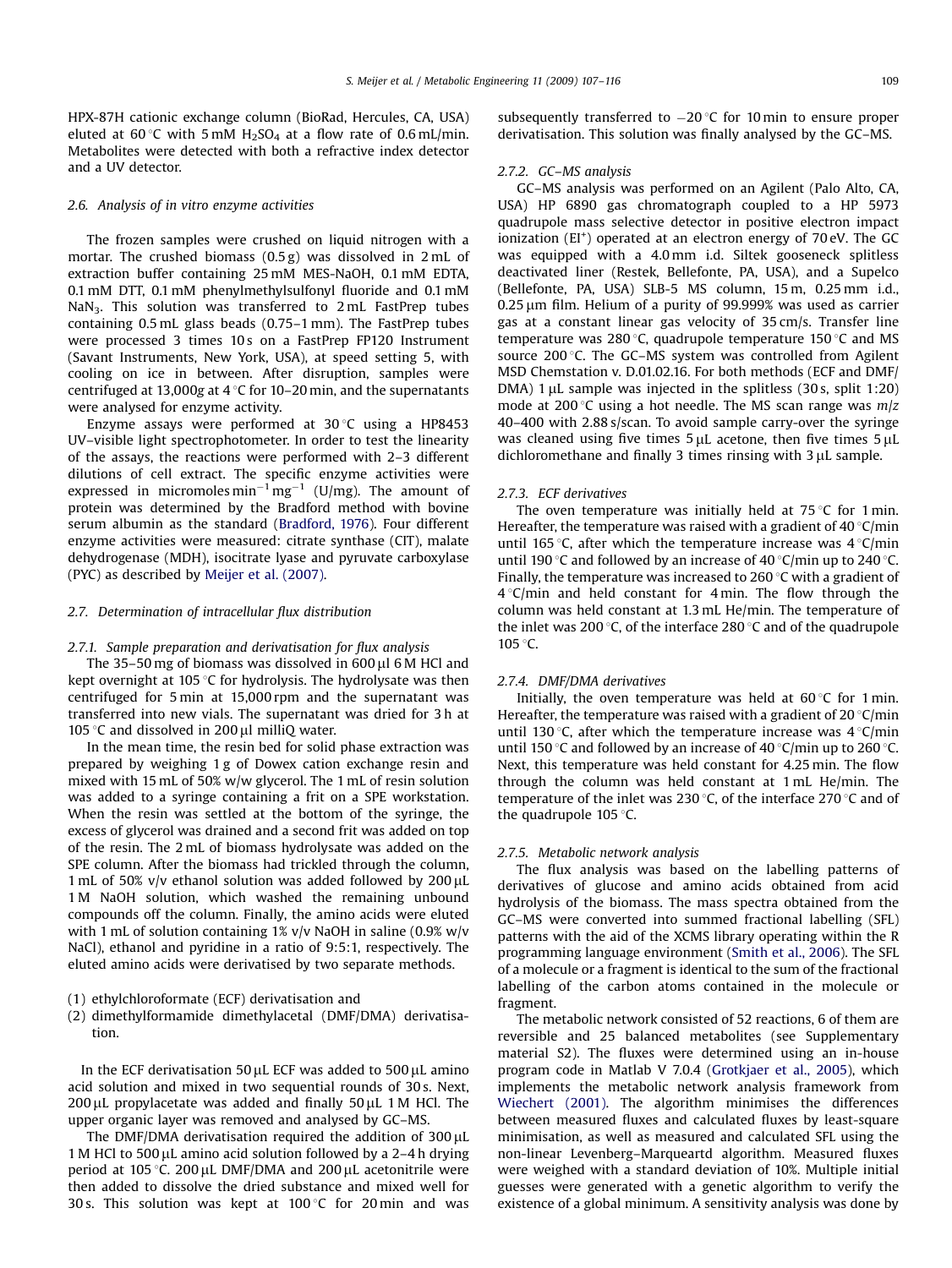adding 10% of Gaussian noise to the measured SFL data in 50 simulations followed by calculating the standard deviation of the estimated fluxes.

## 2.8. Analysis of transcription data

#### 2.8.1. Total RNA extraction

Total RNA was extracted from 40 to 50 mg frozen mycelia. The mycelia were transferred to pre-cooled 2 ml Eppendorf tubes containing steel balls ( $2 \times \emptyset$  2 mm,  $1 \times \emptyset$  5 mm) and shaken in a Mixer Mill for 10 min at 4  $\degree$ C. The resulting powder was used for total RNA extraction using the Qiagen RNA easy kit, according to the protocol for isolation of total RNA from plant and fungi.

The quality of the extracted total RNA of each sample was analysed using the Bioanalyser 2100 (Agilent technologies Inc., Santa Clara, CA, USA) and the quantity of the extracted total RNA was determined spectrophotometrically (Amersham Pharmacia Biotech, GE Healthcare Biosciences AB, Uppsala, Sweden). The total RNA was stored at  $-80$  °C until further processing.

#### 2.8.2. Biotin labelled cRNA and microarray processing

The 5  $\mu$ g of total RNA was used for making 15  $\mu$ g of fragmented biotin labelled cRNA that was hybridised to the 3AspergDTU gene chip (Affymetrix) according to the Affymetrix GeneChip Expression Analysis Technical Manual [\(Affymetrix, 2007\)](#page-8-0). The cRNA quality and quantity were analysed in the same way as the total RNA described above. A GeneChip fluidics Station FS-400 and a GeneChip scanner were used for hybridisation and scanning of the microarrays. The scanned probe array images were converted to .CEL files using the GeneChip Operating Software (Affymetrix). Affymetrix CEL-data files were pre-processed using the statistical language and environment R [\(R Development Core Team, 2007\)](#page-9-0). The probe intensities were normalised for background using the robust multiarray average (RMA) method [\(Irizarry et al., 2003\)](#page-9-0) only using perfect match (PM) probes. Subsequently, normalisation was performed using the quantiles algorithm ([Bolstad](#page-9-0) [et al., 2003\)](#page-9-0). Gene expression values were calculated from the PM probes with the medianpolish summary method ([Irizarry et al.,](#page-9-0) [2003](#page-9-0)). All statistical pre-processing methods were used by invoking them through the Affymetrix package ([Gautier et al.,](#page-9-0) [2004](#page-9-0)).

Statistical analysis was applied to determine genes subject to differential transcriptional regulation. The limma package [\(Smyth,](#page-9-0) [2004](#page-9-0)) was used for all statistical analyses. Moderated t-tests between the sets of experiments were used for pair-wise comparisons. Empirical Bayesian statistics were used to moderate the standard errors within each gene and Benjamini–Hochberg's method ([Benjamini and Hochberg, 1995\)](#page-9-0) was used to adjust for multi-testing. A cut-off value of adjusted  $p < 0.05$  was used for statistical significance. The significantly expressed genes can be found in Supplementary material S1.

#### 3. Results and discussion

Because most living cells are capable of using a large variety of compounds as carbon, energy and nitrogen sources, they contain complementary pathways that serve similar functions when they operate at the same time. The glyoxylate bypass can be seen as a bypass pathway of the TCA cycle, because the two pathways share a number of similar reactions. In prokaryotes these two pathways are both present in the cytosol, while in eukaryotes compartmentalisation separates them. The TCA cycle is located in the mitochondria, in contrast to the glyoxylate bypass that operates either in the cytosol or in microbodies. Although these pathways follow the same reactions they serve very different purposes. The TCA cycle serves as an oxidising pathway where pyruvate is converted to carbon dioxide, whereas the glyoxylate bypass has the purpose of synthesising precursor metabolites anaplerotically, e.g. net production of oxaloacetate from acetyl-CoA. The glyoxylate bypass basically consists of only two enzymes: isocitrate lyase (EC 4.1.3.1) and malate synthase (MS, EC 2.3.3.9) ([Kornberg](#page-9-0) [and Krebs, 1957](#page-9-0)). ICL catalyses the cleavage of isocitrate to succinate and glyoxylate and hence, isocitrate is a branch point metabolite between the TCA cycle and the glyoxylate bypass. MS catalyses the condensation of acetyl-CoA and glyoxylate to form malate. This anaplerotic reaction enables a net synthesis of  $C_4$ carboxylic acids from a carbon source of  $C_2$  compounds like acetate or fatty acid derived acetyl-CoA ([Kornberg, 1966](#page-9-0)). In the present study the icl gene was over-expressed in order to stimulate the glyoxylate bypass flux and thereby produce more succinate and malate in A. niger.

Unfortunately a comparison between an ICL deletion strain, the wild type strain and an ICL over-expression strain could not be performed in this study since the gene targeting in A. niger is quite difficult, and we could therefore not construct a deletion strain.

#### 3.1. Comparison of WT and ICL over-expression strains

The wild-type strain and the ICL over-expression mutant were grown in batch cultures with glucose as carbon source. Metabolic fluxes were determined, as well as the global transcription response using DNA microarrays. Based on the data, 1511 significantly changed genes were identified using a moderated ttest. The list of significantly changed genes is given in Supplementary material S1.

The metabolic flux analysis showed that in the ICL overexpression strain the flux towards the PPP is reduced [\(Fig. 1](#page-4-0)). The total flux through the glycolysis was increased. At the branch point towards serine synthesis a higher flux towards serine was measured in the ICL over-expression strain compared to the WT strain. [Fig. 1](#page-4-0) is a simplified representation of the stoichiometric metabolic model. The complete model can be found in Supplementary material S2. The microarray data support the decreased flux in the PPP since the genes in the PPP were significantly downregulated. Furthermore, genes encoding glycolytic enzymes were up-regulated whereas gluconeogenic genes were down-regulated, supporting the increased glycolytic flux [\(Fig. 1\)](#page-4-0). Glycolysis is known to be important for citrate production since most of the citrate is produced through this pathway [\(Cleland and Johnson,](#page-9-0) [1954](#page-9-0); [Martin and Wilson, 1951](#page-9-0); [Legisa and Mattey, 1986](#page-9-0)). Only a slight increase in citrate yield was found in the ICL overexpression strain (0.05 C-mol/C-mol glucose in the WT and 0.14 C-mol/C-mol glucose in the ICL over-expression strain), indicating that the over-expression changed the flux distribution ([Table 2\)](#page-5-0). Looking at the fermentation profiles a higher citrate concentration was measured during the exponential growth phase ([Fig. 2\)](#page-5-0).

For the TCA cycle a similar positive correlation between transcription and flux was not found. The flux through the TCA cycle was lower in the ICL over-expression strain compared to the wild-type strain, while expression of several of the TCA cycle genes was up-regulated. Over-expression of the icl was not confirmed by the gene expression data. The expression levels of icl and ms were only slightly increased (fold change is 1.1). This is likely to be an artefact as a higher ICL enzyme activity was observed in the over-expression strain ([Table 3\)](#page-5-0). In order to confirm ICL over-expression a semi-quantitative reverse transcriptase PCR reaction was performed using the SuperScript III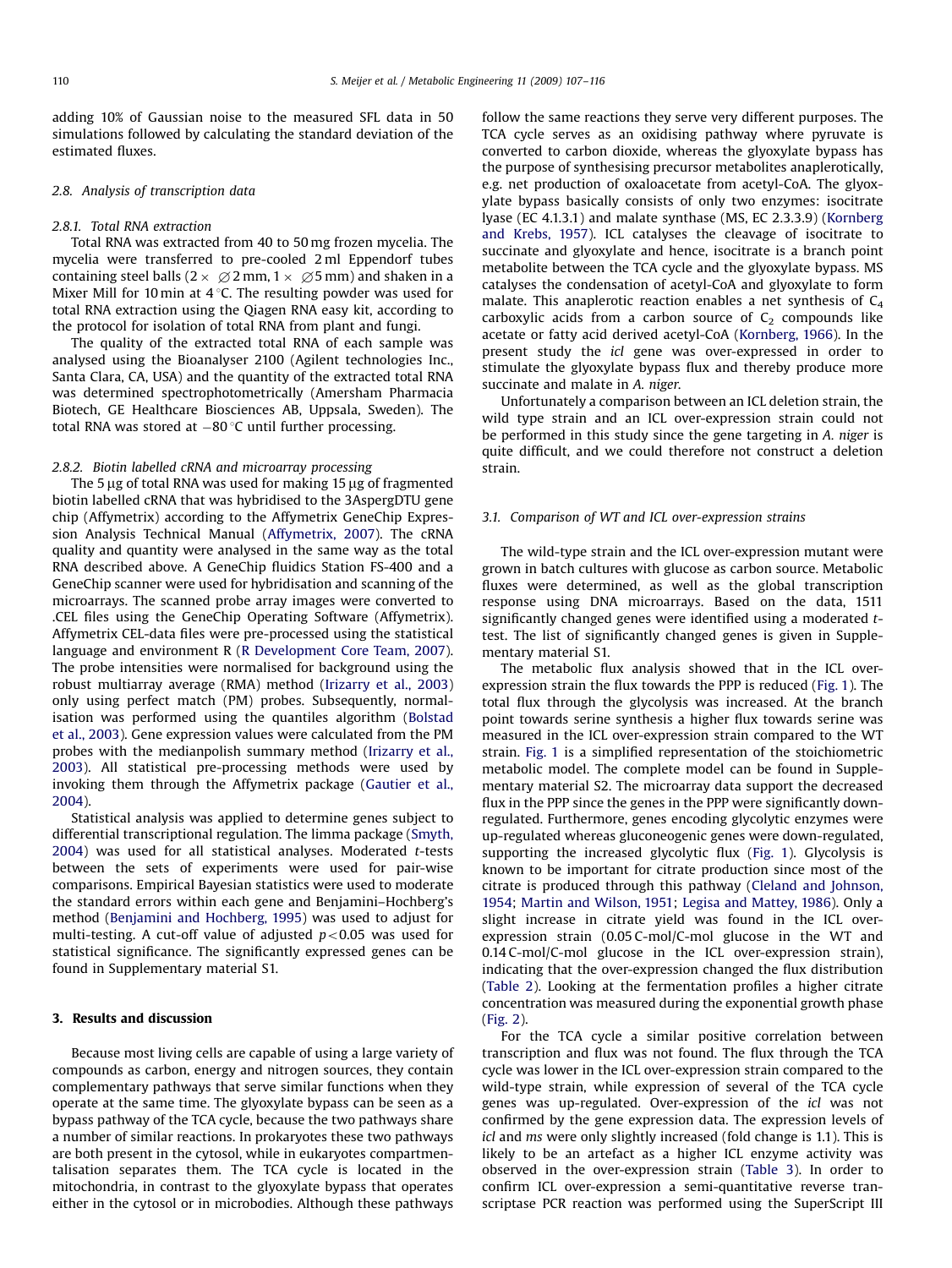<span id="page-4-0"></span>

Fig. 1. A simplified flux distribution model of the WT (N402) and ICL over-expression strain (complete model see S2). The first number is the flux in the N402 strain and the second number (italic) is the flux in the ICL over-expression strain. G6P = glucose-6-phosphate, F6P = fructose-6-phosphate, GOL = glycerol, G3P = glyceraldehydes-3phosphate, PEP = phosphoenolpyruvate, PYRcyt = cytosolic pyruvate, SER = serine, GLY = glycine, THR = threonine, OAAcyt = cytosolic oxaloacetate, CIT = citrate, ACCoAcyt = cytosolic acetyl-CoA, OXAcyt = cytosolic oxalate, ACCoAmit = mitochondrial acetyl-CoA, OAAcyt = mitochondrial oxaloacetate, AkGT = alfa-keto-glutarate,  $SUC =$  succinate, FUM = fumarate, MAL = malate. Up-regulation of gene expression levels ( $\blacksquare$ ) and down-regulation of gene expression levels ( $\Box$ ). Unmarked reactions did not have any significant change in gene expression.

OneStep RT-PCR kit (Invitrogen) following the manufacturer's protocol. This experiment showed that ICL was up-regulated (data not shown).

The fumarate reductase was found to be down-regulated, but nevertheless no succinate production was observed in the ICL over-expression strain ([Table 2](#page-5-0)). Succinate production could result from up-regulation of the oxidative part of the TCA cycle and down-regulation of the gene encoding fumarate reductase. However, instead of producing succinate and malate, the estimated fluxes and measurements of the extracellular metabolite concentrations indicated that fumarate was over-produced. This suggests that instead of up-regulating the glyoxylate bypass by over-expressing the icl gene, the oxidative part of the TCA cycle is up-regulated, creating a bottleneck in the TCA cycle, leading to fumarate production. In comparison to the WT, the ICL overexpression strain produced more fumarate and pyruvate, and less oxalate and glycerol (Fig. 1 and [Table 2](#page-5-0)) indicating a clear shift of flux distribution in the TCA cycle.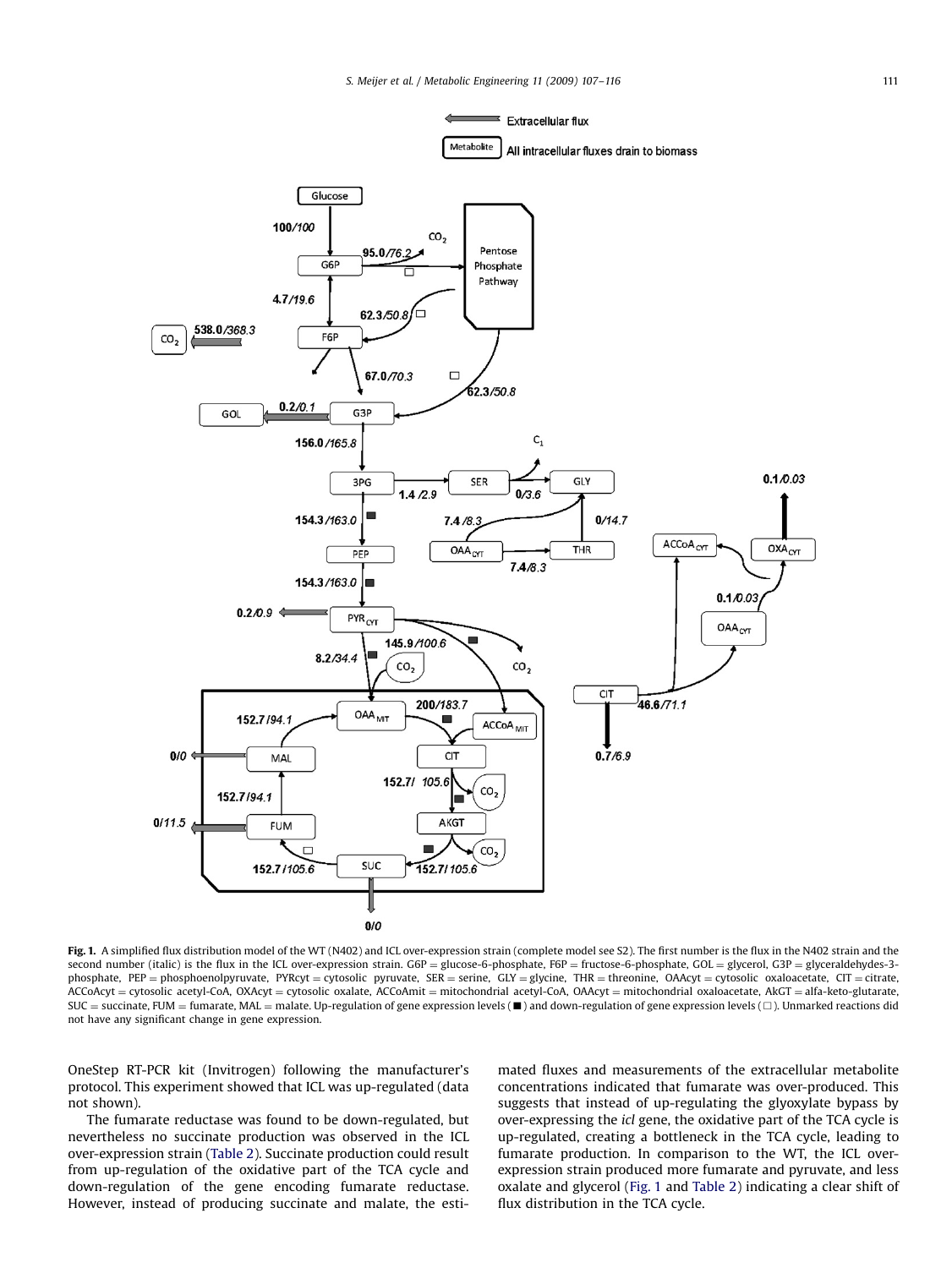|           | Biomass and organic acid yields expressed in C-mol/C-mol glucose consumed. |                |                 |                 |                  |                   |                 |  |
|-----------|----------------------------------------------------------------------------|----------------|-----------------|-----------------|------------------|-------------------|-----------------|--|
|           | <b>Biomass</b>                                                             | Citric acid    | Oxalic acid     | Succinic acid   | Pyruvic acid     | Glycerol          | Fumaric acid    |  |
| <b>WT</b> | $0.37 + 0.07$                                                              | $0.05 + 0.009$ | $0.016 + 0.005$ | $0.003 + 0.001$ | $0.0012 + 0.006$ | $0.0032 + 0.0008$ |                 |  |
| WT+mal    | $0.23 + 0.06$                                                              | $0.08 + 0.01$  | $0.030 + 0.004$ |                 |                  | $0.0032 + 0.0005$ |                 |  |
| ICL       | $0.22 + 0.09$                                                              | $0.14 + 0.04$  |                 |                 | $0.033 + 0.011$  |                   | $0.058 + 0.02$  |  |
| ICL+mal   | $0.58 + 0.11$                                                              | $0.09 + 0.007$ |                 |                 | $0.0025 + 0.007$ | $0.0059 + 0.0007$ | $0.003 + 0.002$ |  |

 $WT = wild-type N402 strain, WT +mal = N402 strain with addition of 50 mM malonate, ICL = isocitrate lysse over-expression in the AB4.1 strain, ICL+mal = isocitrate lysse$ over-expression in the AB4.1 strain with addition of 50 mM malonate.



Fig. 2. Fermentation profiles of the wild-type N402 strain and ICL over-expression strain with and without 50 mM malonate addition in glucose batches.  $\bullet$  = Glucose,  $\blacksquare$  = biomass,  $\blacklozenge$  = citrate,  $\blacktriangle$  = glycerol and  $\heartsuit$  = oxalate.

#### Table 3

Enzyme activities in U/mg measured in different A. niger strains.

|           | ICL  | <b>MDH</b> | <b>CIT</b> | <b>PYC</b> |
|-----------|------|------------|------------|------------|
| <b>WT</b> | 0.26 | 0.016      | 0.10       | 0.013      |
| WT+mal    | 0.1  | 0.012      | 0.07       | 0.031      |
| ICL       | 0.38 | 0.009      | 0.14       | 0.023      |
| ICL+mal   | 0.47 | 0.003      | 0.06       | 0.029      |

 $WT = wild-type N402 strain, WT+mal = N402 strain with addition of 50 mM$ malonate,  $ICL =$  isocitrate lyase over-expression in the AB4.1 strain,  $ICL +$ mal = isocitrate lyase over-expression in the AB4.1 strain with addition of 50 mM malonate.

 $ICL = isocitrate$  lyase,  $MDH = malate$  dehydrogenase,  $CIT = citrate$  synthase,  $PYC = pyruvate carboxylase.$ 

The in vitro enzyme activities measured in the ICL overexpression strain differed from the WT (Table 3). First, measurement of the ICL activity confirmed that the gene was overexpressed in the ICL strain as the activity was higher. Although the MDH activity was reduced, no malate or succinate was produced. The PYC activity was increased in the ICL over-expression strain,

which corresponds with the increased gene expression and elevated flux through this pathway. The expression of the gene encoding pyruvate dehydrogenase (PDH) was also up-regulated, but this reaction showed a decreased flux in the ICL overexpression strain. Comparing the pyruvate carboxylase and pyruvate dehydrogenase flux at the pyruvate branch point in the ICL over-expression strain showed that the pyruvate dehydrogenase flux was higher than the carboxylase flux. Compared to the WT strain the ratio between dehydrogenase and carboxylase flux was found to be changed, but the dehydrogenase flux was still most dominant. This suggests that the oxidative TCA cycle is active, as this pathway requires both oxaloacetate and acetyl-CoA. The reduced flux through the TCA cycle in the ICL over-expression strain may be caused by a feedback regulation mechanism exerted at the level of the fumarase reaction that converts fumarate to malate.

A slightly higher citrate production in the ICL over-expression strain is likely to be caused by an increased formation of oxaloacetate. The rate of the reaction catalysed by citrate synthase is controlled in vivo by the oxaloacetate concentration. Oxaloacetate first binds to the enzyme, followed by binding of acetyl-CoA ([Kubicek and Rohr, 1980;](#page-9-0) [Papagianni, 2007](#page-9-0)). Therefore, if more

<span id="page-5-0"></span>Table 2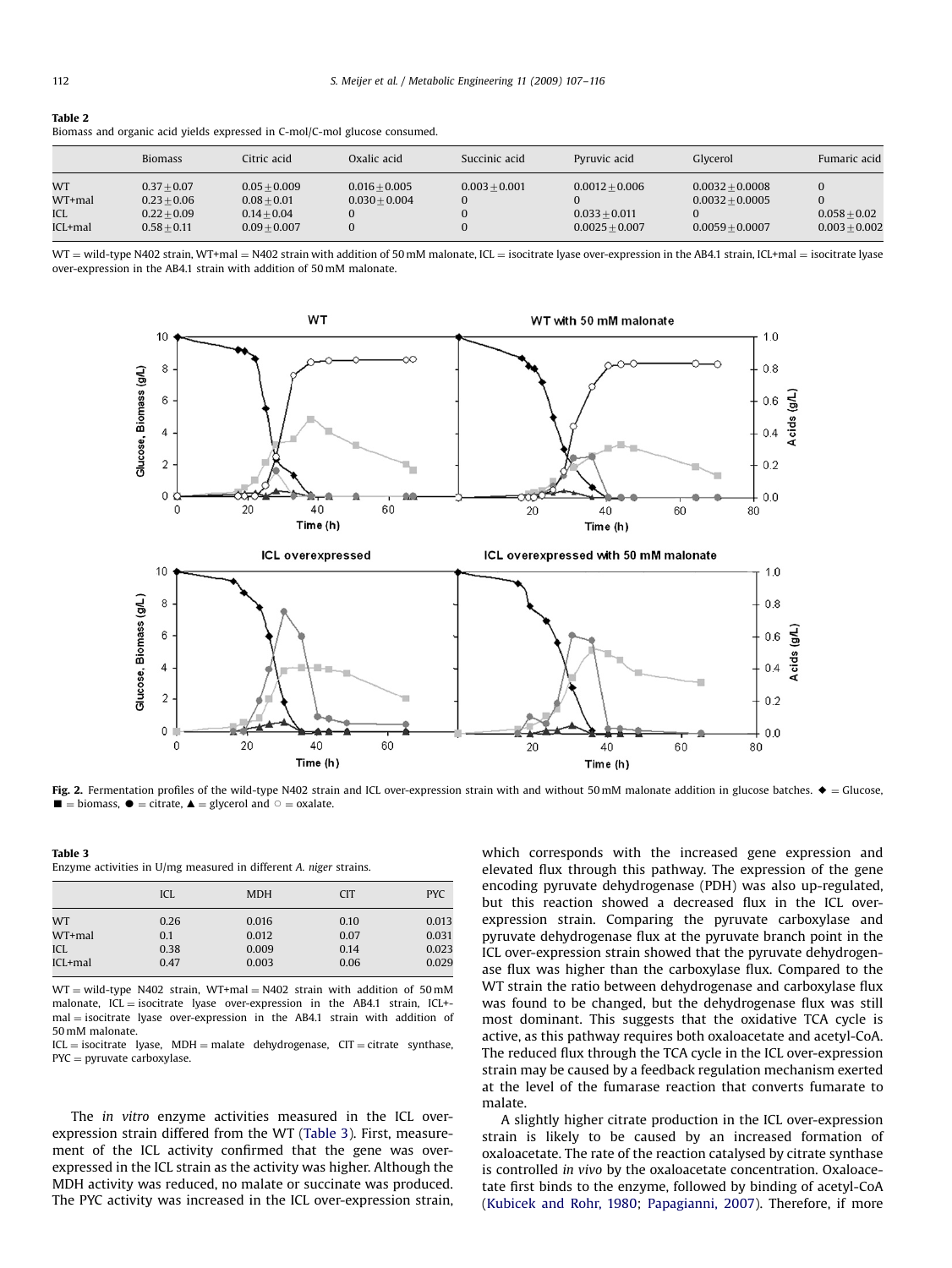oxaloacetate is produced the production of citrate will also increase.

The measured gene expression data between the WT and ICL over-expression strain showed also pathway regulations outside the central carbon metabolism. The gene expression changes were mapped against the stoichiometric model developed by [Andersen](#page-9-0) [et al. \(2008\)](#page-9-0). These analyses showed that the protein degradation pathway was significantly down-regulated, whereas the purine and pyrimidine pathways were up-regulated in the ICL overexpression strain.

Since major changes were detected in the PPP and TCA cycle, which are pathways that are highly linked to redox reactions, it seems that the redox balance has been changed in the ICL overexpression strain. Führer et al. (1980) showed that a remarkable constancy was found in the catabolic reduction charge (NADH/ (NADH+NAD)) and the anabolic reduction charge (NADPH/ (NADPH+NADP)) in A. niger grown at non-limited growth conditions. Furthermore, they observed that the ratio (NAD+NADH)/ (NADP+NADPH) was constant over the whole culture time. In the growth phase of A. niger, the catabolic reduction charge has been found to be relatively high (0.10) and during citric acid accumulation this value was even higher. This may reflect the metabolic situation of growth-restricting conditions necessary for acidogenesis [\(Kubicek and Rohr, 1977](#page-9-0)). Excessive NADH production under acidogenic conditions also requires high alternative oxidase activity (AOX) to maintain the redox balance and to limit the amount of ATP produced ([Ruijter et al., 2002](#page-9-0)). Since a shift in organic acid production was detected in the ICL over-expression strain, a shift in the catabolic reduction charge is expected. This shift may result in an up-regulation of the purine and pyrimidine pathways. It has been proven that the levels of pyridine nucleotides are highly interdependent and their well-balanced ratios are necessary for optimal operation of the metabolic pathways (Führer et al., 1980), indicating that in the ICL overexpression strain a new physiological state was achieved. It was also observed that the expression levels of genes involved in nitrogen metabolism were up-regulated, which can be linked to the need of nitrogen incorporation in the pyridine nucleotides. Also gene expression levels of other pathways requiring nitrogen were up-regulated like pathways leading to several amino acids and vitamins, e.g. the biotin pathway. These pathways mainly lead to biomass formation, however, in our experiments the biomass yield was not increased in the ICL over-expression strain. This indicates that up-regulation does not result in increased fluxes through these pathways.

### 3.2. Effect of malonate addition for SDH inhibition

Malonate is known to be a competitive inhibitor of the succinate dehydrogenase. In rat and mammalian cells its inhibitory characteristics have been demonstrated  $(K<sub>i</sub>$  values of 0.68 and 0.018 mM, respectively) [\(Armson et al., 1995](#page-9-0); [Hatefi and Stiggall,](#page-9-0) [1976\)](#page-9-0). Since the enzyme assay for SDH was not sufficiently sensitive for analysis in the cell extracts of A. niger (most likely due to instability of the co-factor FAD) the inhibition constant of malonate on SDH could not be determined. Instead several concentrations of malonate were tested and the effect of malonate on growth was assessed (data not shown). The fact that A. niger is unable to grow anaerobically suggests that SDH is an essential enzyme required for cellular propagation. It was expected that inhibiting the SDH with malonate would inhibit the growth of A. niger. Indeed, it was observed that with increasing malonate concentrations the growth was limited. A malonate concentration of 50 mM was found to be suitable for partial inhibition of SDH without having a considerable effect on the growth of A. niger. This

concentration is much higher than the  $K_i$  values in rat and mammals, suggesting that there is some inhibition of the SDH enzyme. In order to be sure that malonate was reaching the SDH inside the cell, the uptake of malonate was verified by measurement of the intracellular levels of malonate. Hereby the effect of inhibition of SDH in the WT and the ICL over-expression strain could be evaluated. The effect between the strains was found to differ significantly.

Malonate addition affected the fluxes in the PPP and the fluxes towards amino acids [\(Figs. 3 and 4](#page-7-0)). When malonate was added in the WT strain the flux through the PPP was reduced and the flux towards amino acids was unchanged. In the ICL over-expression strain malonate addition caused an increase in the PPP flux. It was remarkable that in the ICL over-expression strain the flux towards amino acids was already higher compared to the WT strain. This flux increased even more when malonate was added. This increase in amino acid synthesis and PPP flux was accompanied by a significantly higher biomass yield of 0.58 C-mol biomass/C-mol glucose in the ICL over-expression strain when malonate was added, compared to 0.22 if no malonate was added ([Table 2](#page-5-0)).

When malonate was added, the flux towards glycerol was increased while the extracellular pyruvate flux was decreased in both the WT and the ICL over-expression strain. This indicates that malonate addition regulates cell metabolism not only in the TCA cycle, but also in glycolysis.

At the pyruvate node, the flux ratio between pyruvate carboxylase and pyruvate dehydrogenase was changed. When malonate was added the flux through pyruvate carboxylase increased, and the flux ratio of PDH over PYC changed from 18 to 0.8 in the WT strain and from 3 to 0.2 in the ICL over-expression strain. This may indicate an increase in flux towards the reductive TCA cycle.

In the WT strain, the flux through the TCA was not significantly changed by adding malonate and the extracellular organic acid profiles were also not significantly changed, except for citrate and oxalate [\(Fig. 3](#page-7-0) and [Table 2\)](#page-5-0). The increase in citrate flux upon addition of malonate did not relate to the 1.5-fold decrease in enzyme activity ([Fig. 3](#page-7-0) and [Table 3\)](#page-5-0).

In the ICL over-expression strain, the malonate addition did not lead to an increased flux towards citrate, rather a decreased flux ([Fig. 4\)](#page-8-0). When icl was over-expressed an almost 20 times increase in fumarate yield was detected [\(Table 2](#page-5-0)). This might be caused by a limitation in the conversion from fumarate to malate. When malonate was added, the flux control was shifted due to inhibition of the SDH activity. Therefore, instead of fumarate more malate was produced. The malate was most likely produced in the cytosol before it was shuttled towards the extracellular medium or towards the mitochondria in exchange for citrate. Since the citrate production was reduced the capacity of shuttling malate towards the mitochondria was decreased leading to more malate excretion into the medium.

The difference between the effect of malonate on the WT strain and ICL over-expression strain may be caused by a shift in flux control found in the metabolism. A strong flux control at the level of fumarase in the TCA cycle, caused by icl over-expression, was not present in the WT strain. The effect of SDH inhibition by malonate in the WT strain was therefore not effecting the fumarate and malate production, but instead increased the citrate and oxalate production.

# 4. Conclusion

Over-expression of the icl gene was hypothesised to upregulate the glyoxylate bypass resulting in production of more succinate and malate. The glyoxylate bypass is known to be a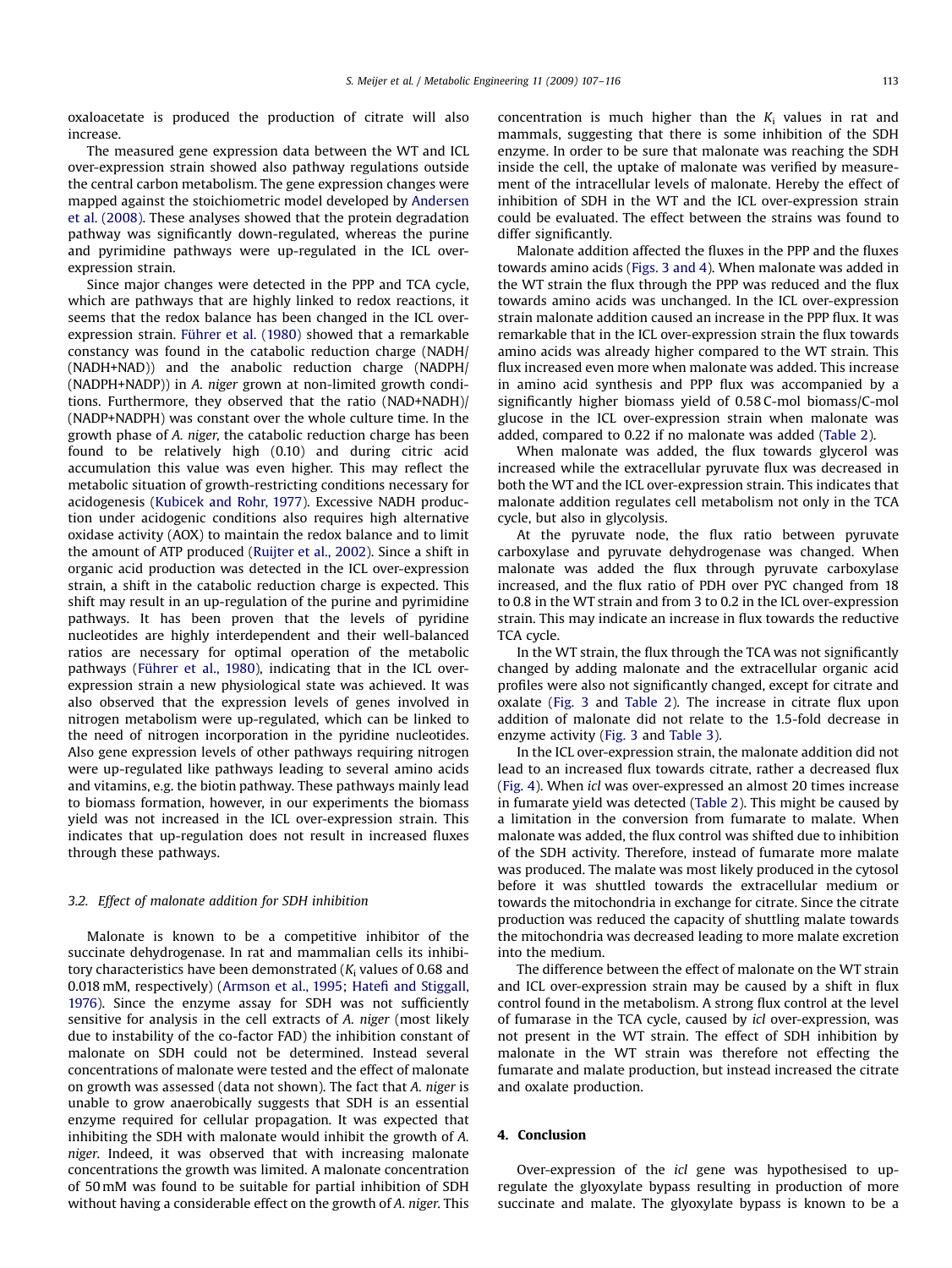<span id="page-7-0"></span>

Fig. 3. A simplified flux distribution model of the wild-type N402 strain with and without 50 mM malonate addition (complete model see S2). The first number is the flux in the N402 strain and the second number (italic) is the flux in the N402 strain with 50 mM malonate added.  $G6P =$  glucose-6-phosphate, F6P = fructose-6-phosphate,  $GOL = glycerol, G3P = glyceraldehyde-3-phosphate, PEP = phosphoenolpyruvate,  $PYR_{cyt} = cytosolic pyruvate, SER = serine, GLY = glycin, THR = threeonine, OAA$$ cyt = cytosolic oxaloacetate, CIT = citrate, ACCoAcyt = C**ytosolic acetyl-CoA, OXA<sub>cyt</sub> = cytosolic oxalate, ACCoA<sub>mit</sub> = mitochondrial acetyl-CoA, OAA<sub>cyt</sub> = mitochondrial oxaloacetate,<br>AkGT = alfa-keto-glutarate, SUC = s** 

parallel pathway to the TCA cycle and by up-regulation of the glyoxylate bypass the flux through the TCA cycle was expected to decrease. Even though flux analysis showed a decreased flux through the TCA cycle, more fumarate was produced instead of malate and succinate. This change in organic acid profiles was caused by regulation within the TCA cycle and not by the glyoxylate bypass.

A second method for stimulating the glyoxylate bypass was investigated. Malonate inhibits the SDH, which should lead to succinate production. The addition of malonate showed different cellular effects in both the WT and ICL over-expression strain. In the WT, the malonate addition resulted in more citrate and oxalate production, while in the ICL over-expression strain more malate was produced.

The combination of flux, gene expression, enzyme activity and metabolite production data gave a better understanding of the physiological behaviour of the cells and resulted in some unexpected outcomes. The hypothesised increase in glyoxylate bypass by over-expression of icl and its influence of succinate and malate showed distinct results. This shows that there is a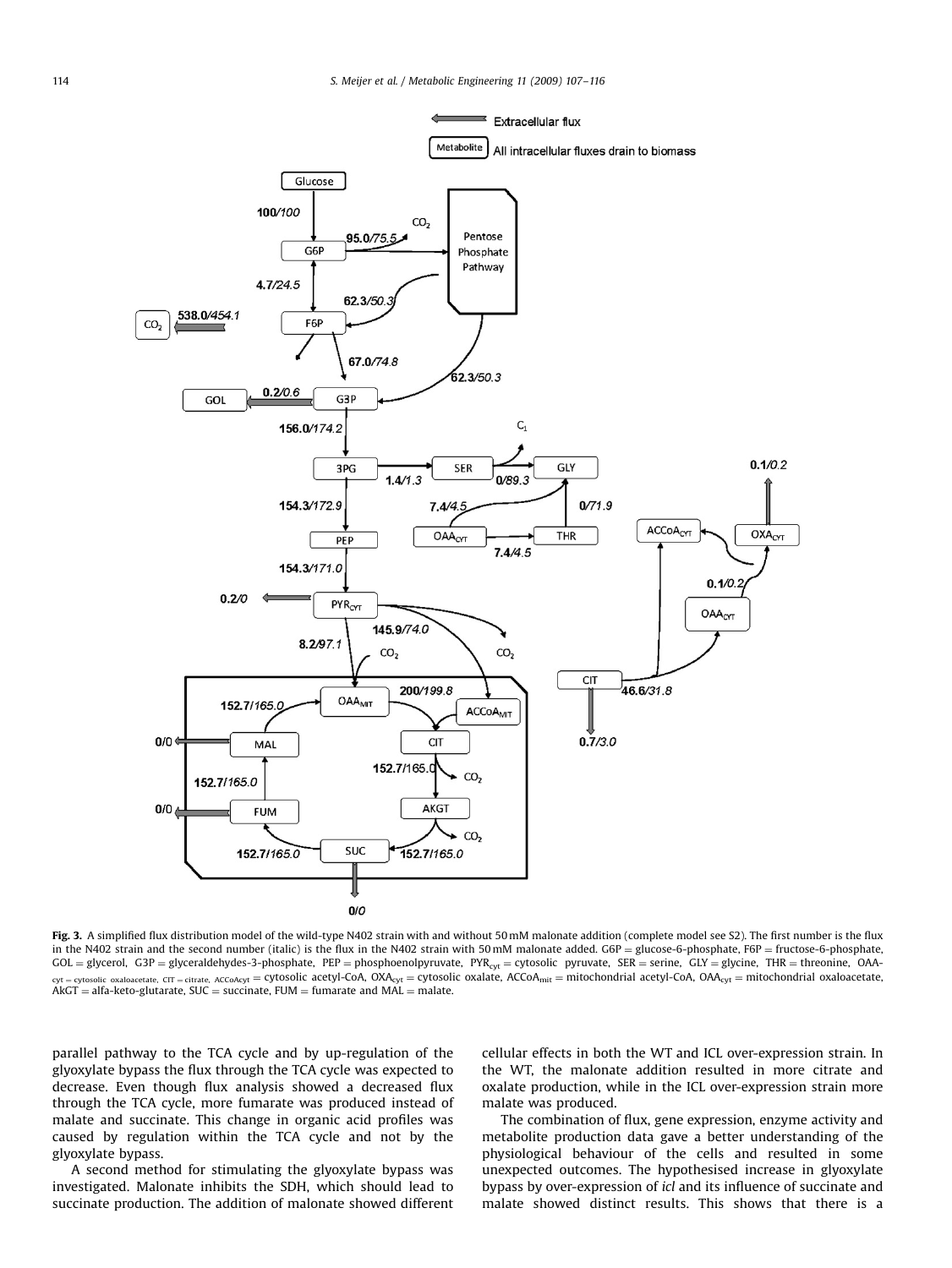<span id="page-8-0"></span>

Fig. 4. A simplified flux distribution model of the ICL over-expression strain with and without 50 mM malonate addition (complete model see S2). The first number is the flux in the ICL over-expression strain and the second number (italic) is the flux in the ICL over-expression strain with 50 mM malonate added. G6P = glucose-6-phosphate,  $F6P =$  fructose-6-phosphate,  $GOL =$  glycerol,  $G3P =$  glyceraldehydes-3-phosphate,  $PEP =$  phosphoenolpyruvate,  $PYR_{\text{cyt}} =$  cytosolic pyruvate, SER = serine,  $GLY =$  glycine, THR = threonine, OAA<sub>cyt</sub> = cytosolic oxaloacetate, CIT = citrate, ACCoA<sub>cyt</sub> = cytosolic acetyl-CoA, OXA<sub>cyt</sub> = cytosolic oxalate, ACCoA<sub>mit</sub> = mitochondrial acetyl-CoA,  $OAA_{\text{cvt}}$  = mitochondrial oxaloacetate, AkGT = alfa-keto-glutarate, SUC = succinate, FUM = fumarate and MAL = malate.

coordinated regulation of fluxes through the glycolysis, the TCA cycle and different anapleorotic reactions, and redirection of the carbon fluxes therefore requires building better models for the overall regulation in these pathways. In order to stimulate succinate production in A. niger a better understanding of the transport mechanisms is required, since compartmentalization plays an important role in determining the flux distribution. Another important aspect is the enzyme reaction performed by the fumarate reductase. This enzyme is thought to be very inefficient in A. niger and stimulating this reaction will probably lead to an increased flux through the reductive branch of the TCA cycle and hereby lead to an increased succinic acid production.

#### Appendix A. Supplementary materials

Supplementary data associated with this article can be found in the online version at [doi:10.1016/j.ymben.2008.12.002](dx.doi.org/10.1016/j.ymben.2008.12.002).

## References

Affymetrix, 2007. GeneChip expression analysis technical manual—with specific protocols for using the GeneChip hybridisation, wash, and stain kit. P/N 702232 Rev 2.